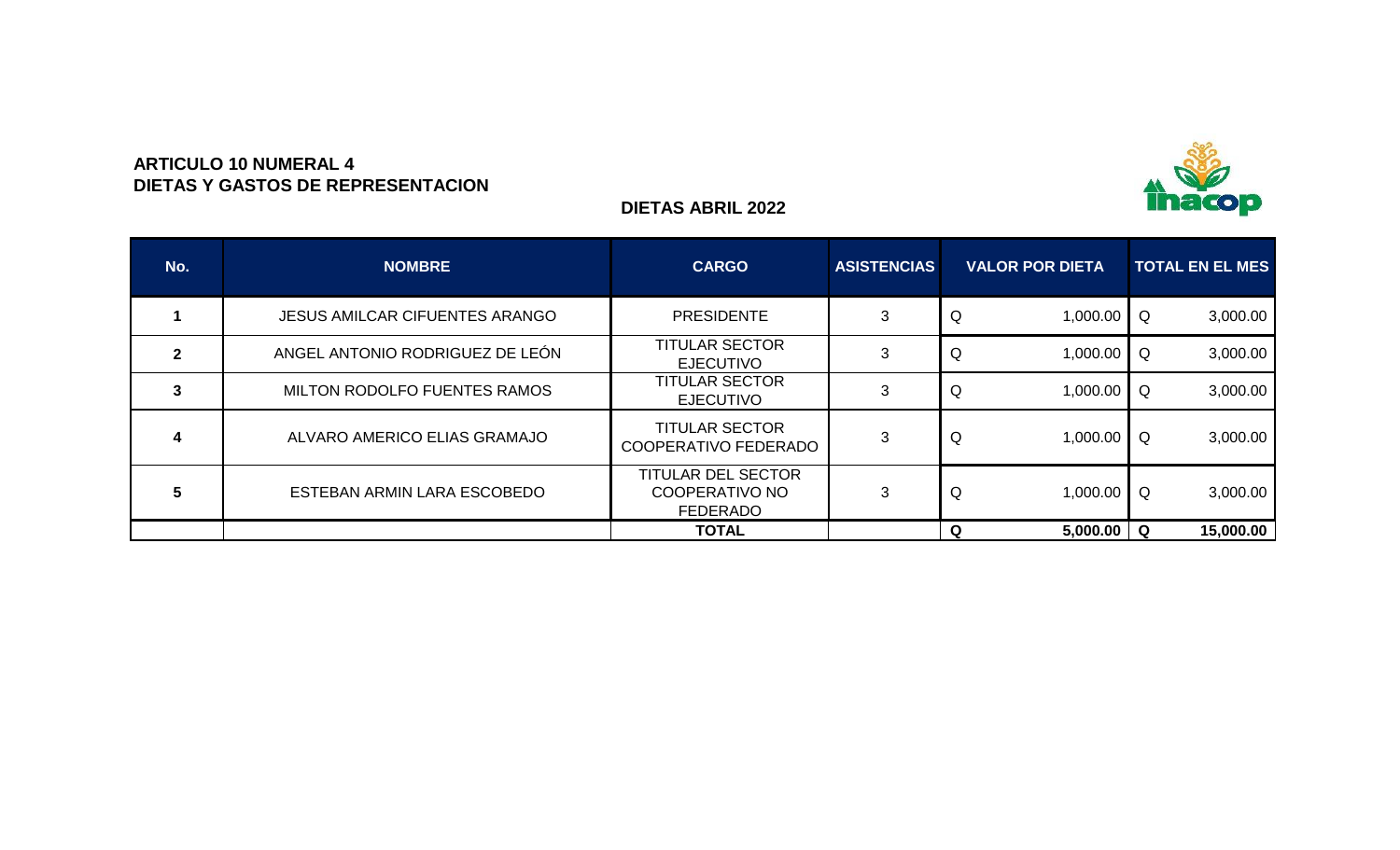

## **ARTICULO 10 NUMERAL 4 DIETAS Y GASTOS DE REPRESENTACION**

## **GASTOS DE REPRESENTACION ABRIL 2022**

| No.            |                                             | <b>CARGO</b>                           | <b>PAGOS</b> | <b>TIPO DE PAGO</b>                       |   | <b>TOTAL EN EL MES</b> |  |  |
|----------------|---------------------------------------------|----------------------------------------|--------------|-------------------------------------------|---|------------------------|--|--|
|                | LICENCIADO GUILLERMO RANFERI CASTILLO LÓPEZ | <b>GERENTE</b>                         |              | <b>GASTOS DE</b><br><b>REPRESENTACIÓN</b> | Q | 3,500.00               |  |  |
| $\mathfrak{p}$ | LICENCIADO JOSÉ LUIS NAVARRO FUENTES        | <b>SUBGERENTE</b>                      |              | <b>GASTOS DE</b><br><b>REPRESENTACIÓN</b> | Q | 2,000.00               |  |  |
| 3              | <b>JESUS AMILCAR CIFUENTES ARANGO</b>       | PRESIDENTE CONSEJO<br><b>DIRECTIVO</b> |              | <b>GASTOS DE</b><br><b>REPRESENTACIÓN</b> | Q | 500.00                 |  |  |
| <b>TOTALES</b> |                                             |                                        |              |                                           |   |                        |  |  |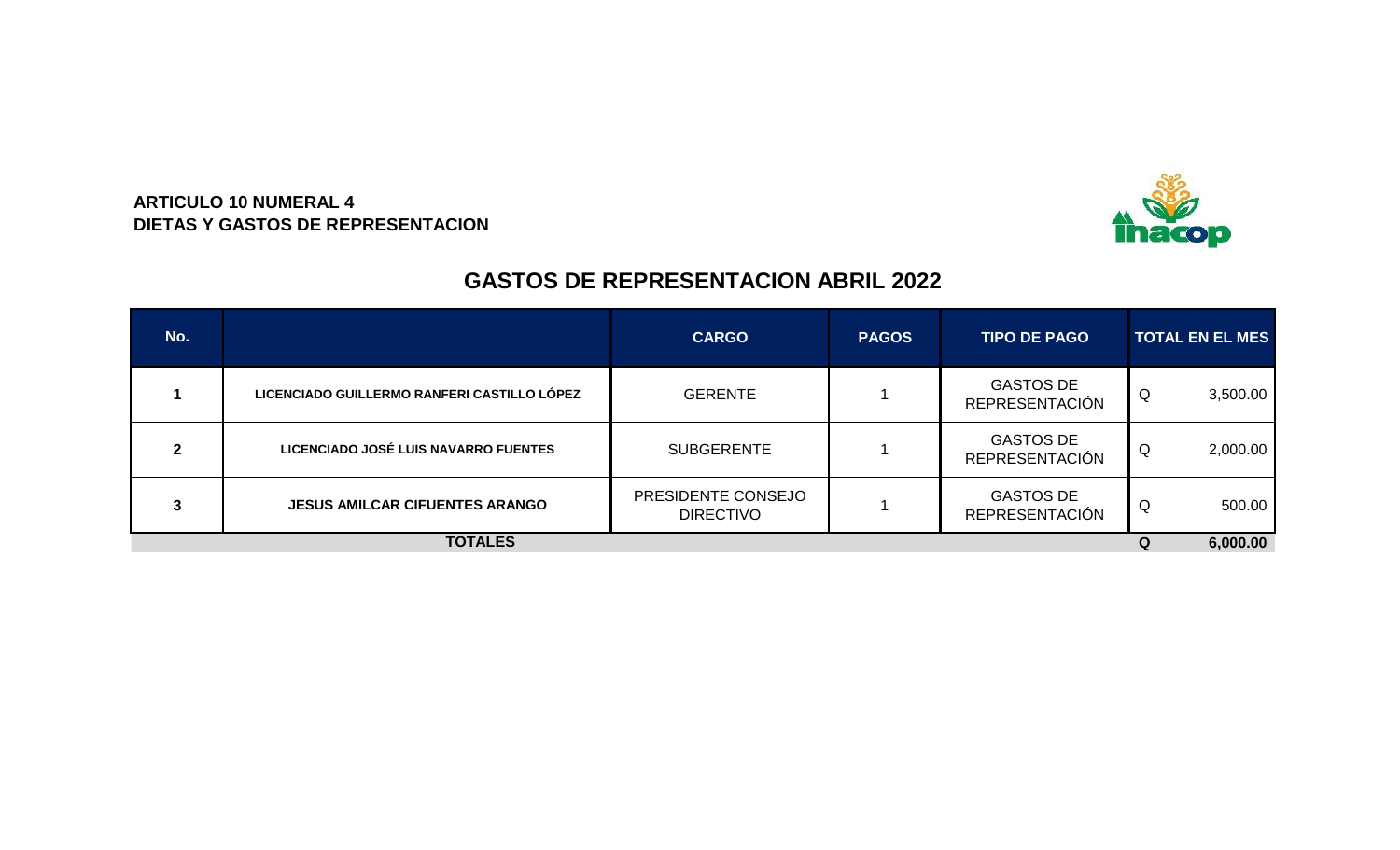**ARTÍCULO 10 NUMERAL 4 INSTITUTO NACIONAL DE COOPERATIVAS PERSONAL CONTRATADO RENGLON 029 MES: ABRIL 2022 PERSONAL CONTRATADO RENGLON 189**



# **CONTRATOS POR SERVICIOS PROFESIONALES RENGLON 029**

| No.         |                                          | <b>CARGO</b>               | <b>PAGOS</b> | <b>TIPO DE PAGO</b>                                             | <b>TOTAL EN EL MES</b> |  |  |
|-------------|------------------------------------------|----------------------------|--------------|-----------------------------------------------------------------|------------------------|--|--|
|             | LICENCIADO MARCO ANTONIO VASQUEZ MAYORGA | <b>ASESOR DE GERENCIA</b>  |              | <b>CONTRATO POR</b><br><b>SERVICIOS</b><br><b>PROFESIONALES</b> | Q<br>18,000.00         |  |  |
| $\mathbf 2$ | <b>GERSON OMAR LEIVA WAY</b>             | ASESOR TÉCNICO DE GERENCIA |              | <b>CONTRATO POR</b><br><b>SERVICIOS TÉCNICOS</b>                | 15,000.00<br>Q         |  |  |
| 3           | CARLOS ALBERTO SOLÓRZANO LANDAVERRY      | SERVICIOS TÉCNICOS         |              | <b>CONTRATO POR</b><br>SERVICIOS TÉCNICOS                       | 10,000.00<br>Q         |  |  |
| 4           | JOSÉ CARLOS JUÁREZ MEJÍA                 | <b>SERVICIOS TÉCNICOS</b>  |              | <b>CONTRATO POR</b><br>SERVICIOS TÉCNICOS                       | 6,500.00<br>Q          |  |  |
| 5           | FRANCIS ORFELINO LÓPEZ Y LÓPEZ           | SERVICIOS TÉCNICOS         |              | <b>CONTRATO POR</b><br>SERVICIOS TÉCNICOS                       | Q<br>7,000.00          |  |  |
| 6           | <b>MARVIN OMAR QUIB CHOC</b>             | <b>SERVICIOS TÉCNICOS</b>  |              | <b>CONTRATO POR</b><br><b>SERVICIOS TÉCNICOS</b>                | 6,000.00<br>Q          |  |  |
| 7           | JEFFERSON HAROLDO MAZARIEGOS GÓMEZ       | <b>SERVICIOS TÉCNICOS</b>  |              | <b>CONTRATO POR</b><br>SERVICIOS TÉCNICOS                       | Q<br>6,000.00          |  |  |
| 8           | <b>BLENDA VANESSA OLIVA CALDERON</b>     | SERVICIOS TÉCNICOS         |              | <b>CONTRATO POR</b><br>SERVICIOS TÉCNICOS                       | 6,000.00<br>Q          |  |  |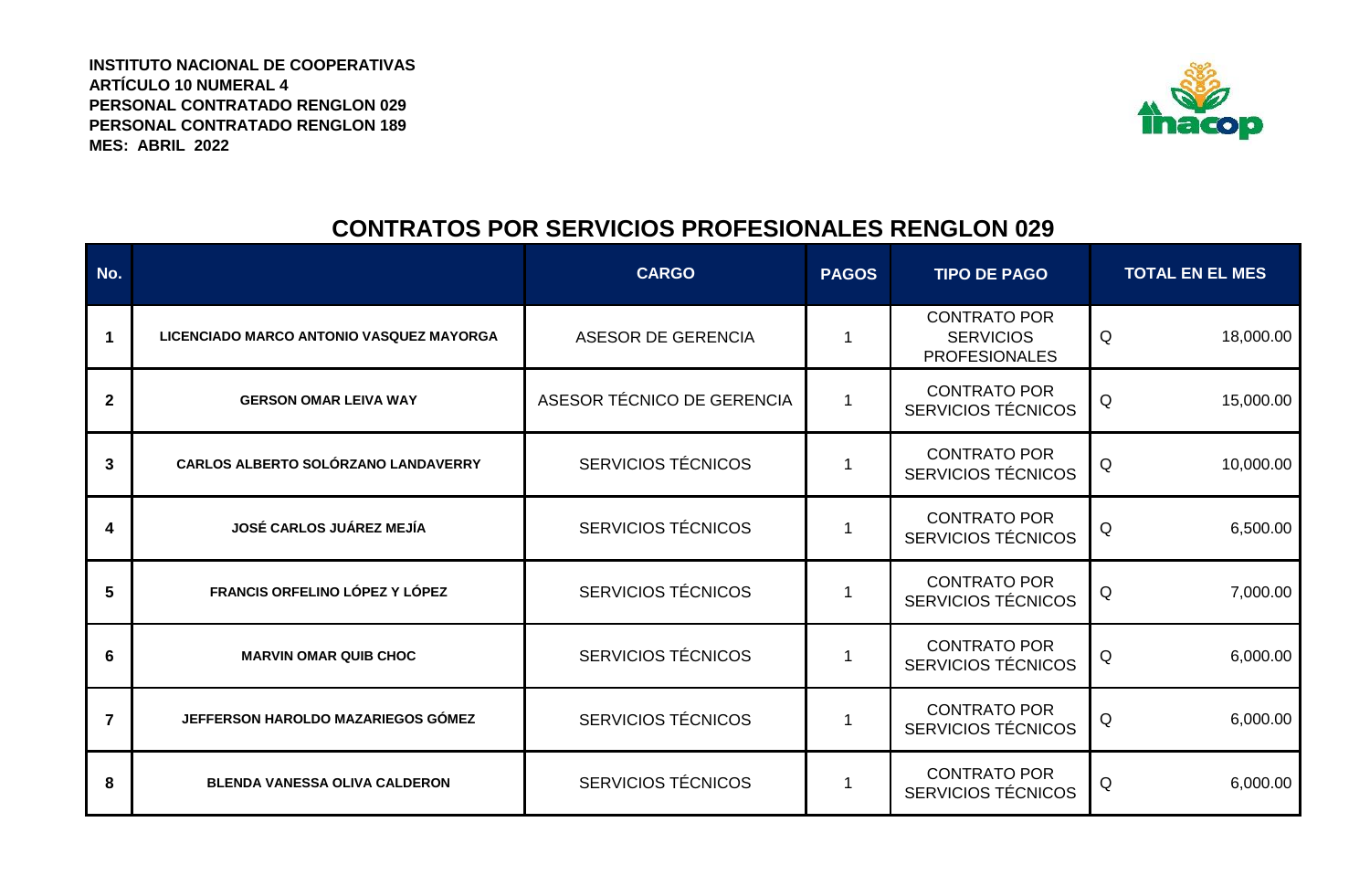**ARTÍCULO 10 NUMERAL 4 INSTITUTO NACIONAL DE COOPERATIVAS PERSONAL CONTRATADO RENGLON 029 PERSONAL CONTRATADO RENGLON 189 MES: ABRIL 2022**



# **CONTRATOS POR SERVICIOS PROFESIONALES RENGLON 029**

| 9  | ALICIA ANDREA ORELLANA MÉNDEZ        | <b>SERVICIOS TÉCNICOS</b>      | <b>CONTRATO POR</b><br><b>SERVICIOS TÉCNICOS</b>                | Q | 8,000.00   |
|----|--------------------------------------|--------------------------------|-----------------------------------------------------------------|---|------------|
| 10 | LILIAN ELENA DE LEÓN GIRÓN           | <b>SERVICIOS PROFESIONALES</b> | <b>CONTRATO POR</b><br><b>SERVICIOS</b><br><b>PROFESIONALES</b> | Q | 8,000.00   |
| 11 | <b>JOSÉ DAVID PÉREZ CHENAL</b>       | <b>SERVICIOS TÉCNICOS</b>      | <b>CONTRATO POR</b><br>SERVICIOS TÉCNICOS                       |   | 6,000.00   |
| 12 | JOSÉ ANTONIO CASTELLANOS ZEPEDA      | <b>SERVICIOS TÉCNICOS</b>      | <b>CONTRATO POR</b><br><b>SERVICIOS TÉCNICOS</b>                | Q | 15,000.00  |
| 13 | <b>CARLOS HUMBERTO LÓPEZ RAMÍREZ</b> | <b>SERVICIOS TÉCNICOS</b>      | <b>CONTRATO POR</b><br><b>SERVICIOS TÉCNICOS</b>                | Q | 18,000.00  |
| 14 | <b>UBER ROSBEL FLORIAN GARCÍA</b>    | <b>SERVICIOS TÉCNICOS</b>      | <b>CONTRATO POR</b><br><b>SERVICIOS TÉCNICOS</b>                | Q | 7,000.00   |
| 15 | <b>BYRON ERNESTO MOLINA ABADÍA</b>   | <b>SERVICIOS TÉCNICOS</b>      | <b>CONTRATO POR</b><br>SERVICIOS TÉCNICOS                       | Q | 18,000.00  |
|    | <b>TOTALES</b>                       |                                |                                                                 | Q | 154,500.00 |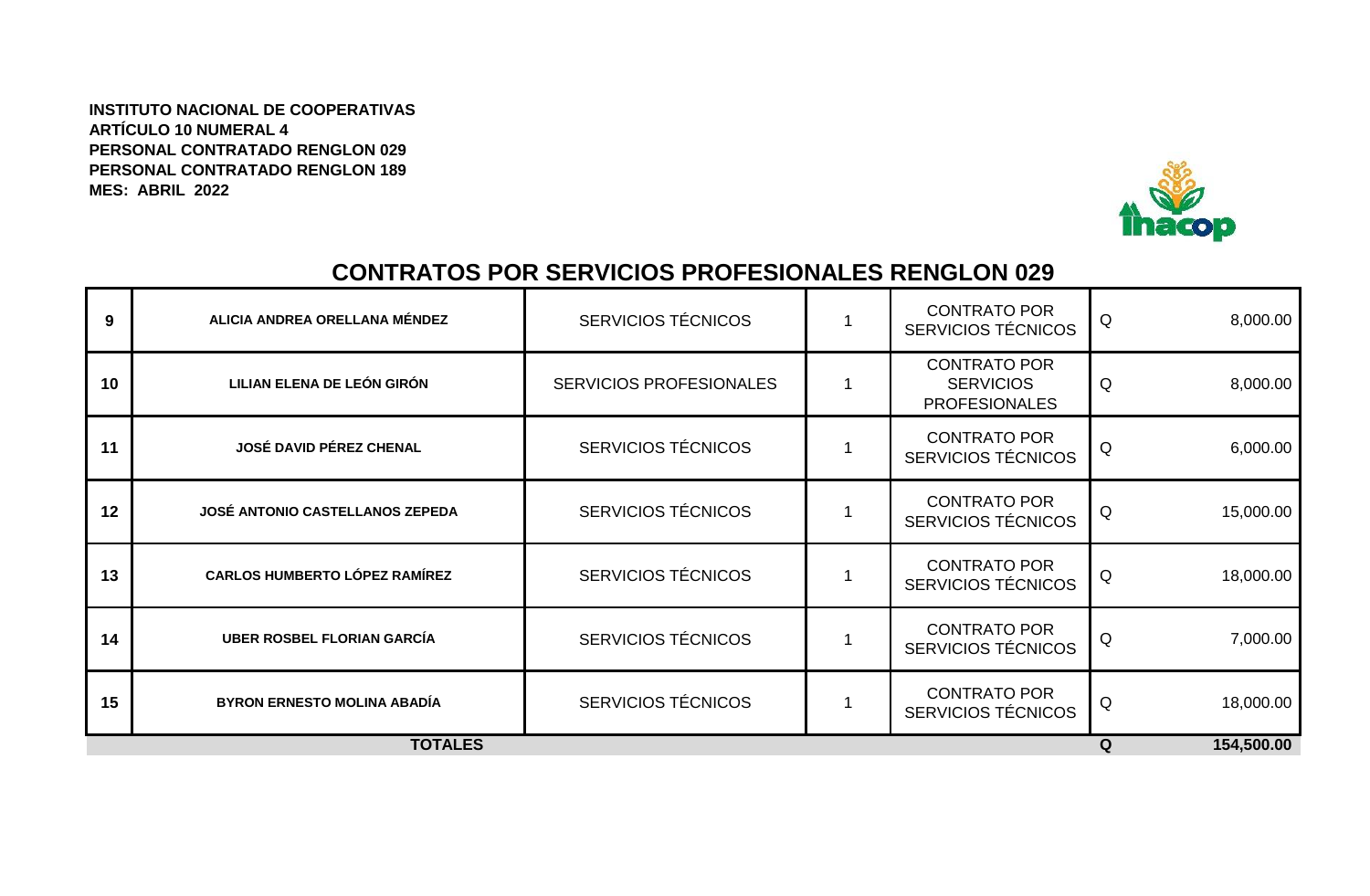# **CONTRATO POR SERVICIOS PROFESIONALES RENGLON 189**

| No.          | <b>CARGO</b>                                 | <b>TOTAL EN EL MES</b> |
|--------------|----------------------------------------------|------------------------|
|              | LICENCIADO JORGE MILVER VÁSQUEZ BAUTISTA     | 18,000.00<br>Q         |
| $\mathbf{2}$ | LICENCIADO RUDY AURELIO TORRES COBÓN         | 18,000.00<br>Q         |
| 3            | LICENCIADO MIQUEAS ALEXANDER HERNÁNDEZ SALES | 18,000.00<br>Q         |
|              |                                              | 54,000.00<br>Q         |

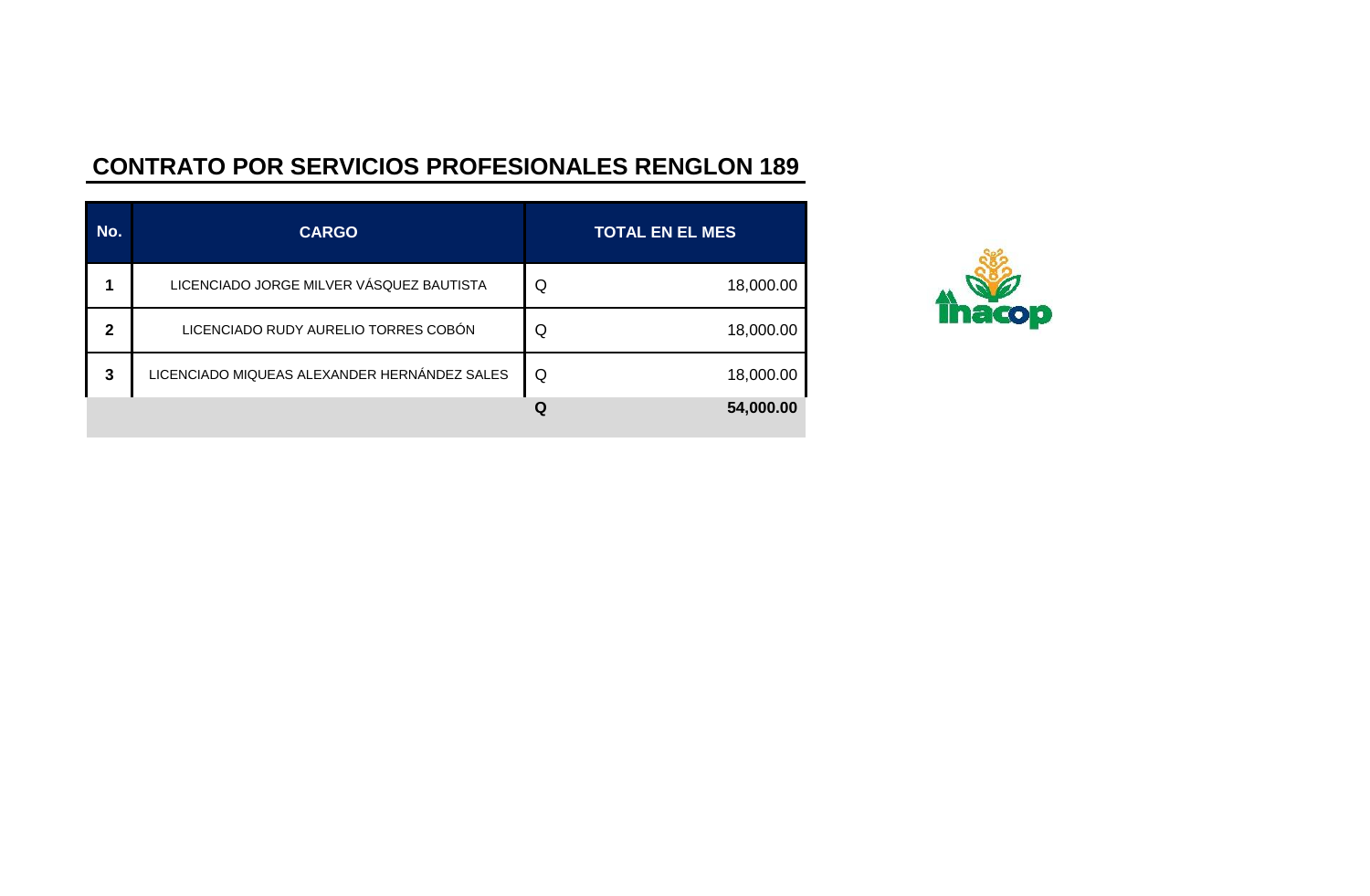**ARTICULO 10 NUMERAL 4**

**PUESTOS Y SALARIOS**



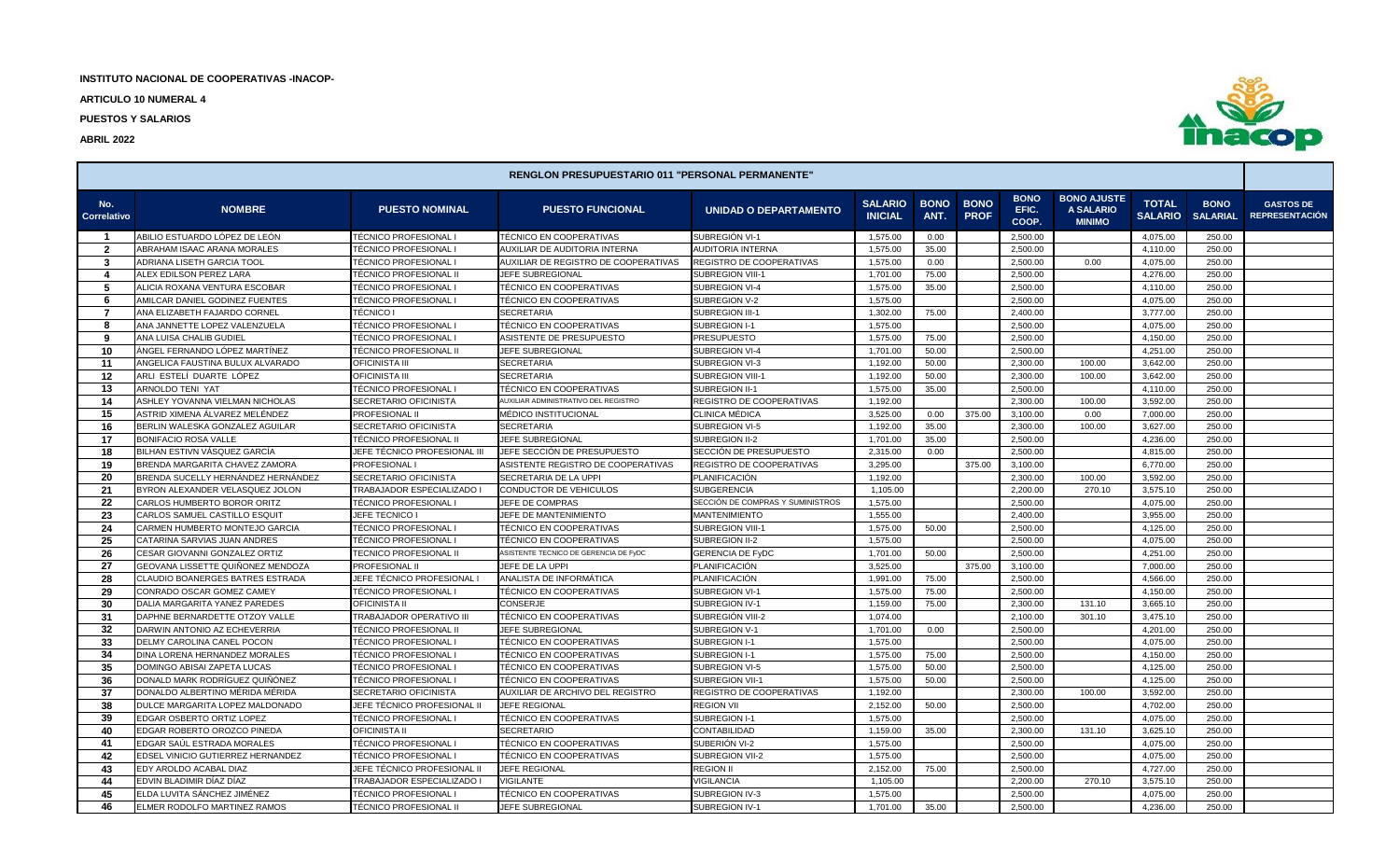**ARTICULO 10 NUMERAL 4**

**PUESTOS Y SALARIOS**



| <b>RENGLON PRESUPUESTARIO 011 "PERSONAL PERMANENTE"</b> |                                                          |                                                    |                                               |                               |                                  |                     |                            |                               |                                                  |                                |                                |                                           |
|---------------------------------------------------------|----------------------------------------------------------|----------------------------------------------------|-----------------------------------------------|-------------------------------|----------------------------------|---------------------|----------------------------|-------------------------------|--------------------------------------------------|--------------------------------|--------------------------------|-------------------------------------------|
| No.<br>Correlativo                                      | <b>NOMBRE</b>                                            | <b>PUESTO NOMINAL</b>                              | <b>PUESTO FUNCIONAL</b>                       | <b>UNIDAD O DEPARTAMENTO</b>  | <b>SALARIO</b><br><b>INICIAL</b> | <b>BONO</b><br>ANT. | <b>BONO</b><br><b>PROF</b> | <b>BONO</b><br>EFIC.<br>COOP. | <b>BONO AJUSTE</b><br>A SALARIO<br><b>MINIMO</b> | <b>TOTAL</b><br><b>SALARIO</b> | <b>BONO</b><br><b>SALARIAL</b> | <b>GASTOS DE</b><br><b>REPRESENTACIÓN</b> |
| 47                                                      | ELMER UVALDO CHUB PAAU                                   | <b>TÉCNICO PROFESIONAL</b>                         | TÉCNICO EN COOPERATIVAS                       | SUBREGION II-                 | 1,575.00                         | 35.00               |                            | 2,500.00                      |                                                  | 4,110.00                       | 250.00                         |                                           |
| 48                                                      | ELSA YOLANDA REYES REYES                                 | <b>OFICINISTA III</b>                              | <b>SECRETARIA</b>                             | SUBREGION VII-1               | 1,192.00                         | 50.00               |                            | 2,300.00                      | 100.00                                           | 3,642.00                       | 250.00                         |                                           |
| 49                                                      | ELVIA EUGENIA DAVILA DE LEON                             | TÉCNICO PROFESIONAL II                             | <b>SECRETARIA</b>                             | <b>GERENCIA DE FyDC</b>       | 1,701.00                         | 75.00               |                            | 2,500.00                      |                                                  | 4,276.00                       | 250.00                         |                                           |
| 50                                                      | <b>ENRIQUE BARAHONA CUCUL</b>                            | PROFESIONAL JEFE II                                | GERENTE ADMINISTRATIVO Y FINANCIERO           | ADMINISTRATIVA Y FINANCIERA   | 4,219.00                         |                     | 375.00                     | 3,100.00                      |                                                  | 7,694.00                       | 250.00                         |                                           |
| 51                                                      | ERICK AMILCAR GONZÁLEZ SII                               | <b>OFICINISTA II</b>                               | MENSAJERO                                     | ADMINISTRATIVA Y FINANCIERA   | 1,159.00                         | 0.00                |                            | 2,300.00                      | 131.10                                           | 3,590.10                       | 250.00                         |                                           |
| 52                                                      | ERICK OTTONIEL IXCOY RIVAS                               | TRABAJADOR OPERATIVO III                           | <b>VIGILANTE</b>                              | <b>VIGILANCIA</b>             | 1.074.00                         |                     |                            | 2,100.00                      | 301.10                                           | 3,475.10                       | 250.00                         |                                           |
| 53                                                      | ERICK VINICIO AVILA GOMEZ                                | TÉCNICO PROFESIONAL II                             | JEFE SUBREGIONAL                              | SUBREGION VI-3                | 1,701.00                         | 35.00               |                            | 2,500.00                      |                                                  | 4,236.00                       | 250.00                         |                                           |
| 54                                                      | ERVIN ARNOLDO TOT CACAO                                  | TRABAJADOR OPERATIVO III                           | CONSERJE                                      | REGIÓN II                     | 1,074.00                         |                     |                            | 2,100.00                      | 301.10                                           | 3,475.10                       | 250.00                         |                                           |
| 55                                                      | ESTEBAN ANDRES FUENTES LOPEZ                             | TÉCNICO PROFESIONAL                                | TÉCNICO EN COOPERATIVAS                       | SUBREGION VI-4                | 1,575.00                         | 35.00               |                            | 2,500.00                      |                                                  | 4,110.00                       | 250.00                         |                                           |
| 56                                                      | ESVIN ROLANDO RUIZ OLIVA                                 | JEFE TECNICO PROFEESIONAL II                       | <b>JEFE REGIONAL</b>                          | <b>REGION VII</b>             | 2,152.00                         | 50.00               |                            | 2,500.00                      |                                                  | 4,702.00                       | 250.00                         |                                           |
| 57                                                      | EVELYN JOCABED JACINTO MAZARIEGOS                        | <b>TÉCNICO PROFESIONAL</b>                         | <b>JEFE SUBREGIONAL</b>                       | SUBREGION VI-6                | 1,701.00                         | 50.00               |                            | 2,500.00                      |                                                  | 4,251.00                       | 250.00                         |                                           |
| 58                                                      | EVELYN ROXANA GIL ARRECES                                | <b>OFICINISTA II</b>                               | SECRETARIA                                    | SUBREGION II-2                | 1,159.00                         | 35.00               |                            | 2,300.00                      | 131.10                                           | 3,625.10                       | 250.00                         |                                           |
| 59                                                      | EVELIN YEENIA SANTOS AGUSTÍN                             | TÉCNICO PROFESIONAL I                              | TÉCNICO EN COOPERATIVAS                       | SUBREGION VII-2               | 1,575.00                         |                     |                            | 2,500.00                      |                                                  | 4,075.00                       | 250.00                         |                                           |
| 60                                                      | GABRIEL PAOLO GAMBOA OCHOA                               | JEFE TÉCNICO PROFESIONAL II                        | <b>JEFE REGIONAL</b>                          | <b>REGION VI</b>              | 2,152.00                         |                     |                            | 2,500.00                      |                                                  | 4,652.00                       | 250.00                         |                                           |
| 61                                                      | <b>GLENDA HERNANDEZ RAMOS</b>                            | SECRETARIO OFICINISTA                              | <b>SECRETARIA</b>                             | SUBREGION VI-2                | 1,192.00                         | 50.00               |                            | 2,300.00                      | 100.00                                           | 3,642.00                       | 250.00                         |                                           |
| 62                                                      | GLORIA CLARIBEL MOTTA NORIEGA                            | TÉCNICO PROFESIONAL I                              | <b>SECRETARIA</b>                             | <b>REGION VII</b>             | 1,575.00                         | 75.00               |                            | 2,500.00                      |                                                  | 4,150.00                       | 250.00                         |                                           |
| 63                                                      | GUILLERMO ESTUARDO BARRIOS VELASQUEZ                     | PROFESIONAL II                                     | <b>ASESOR JURIDICO</b>                        | ASESORIA JURIDICA             | 3,757.00                         |                     | 375.00                     | 3,100.00                      |                                                  | 7,232.00                       | 250.00                         |                                           |
| 64                                                      | GUILLERMO RANFERI CASTILLO LÓPEZ                         | DIRECTOR TÉCNICO III                               | <b>GERENTE</b>                                | <b>GERENCIA</b>               | 10,919.00                        | 0.00                | 375.00                     | 4,800.00                      | 0.00                                             | 16,094.00                      | 250.00                         | 3,500.00                                  |
| 65                                                      | HÉCTOR AUGUSTO PORTILLO MIRANDA                          | <b>TÉCNICO PROFESIONAL</b>                         | TÉCNICO EN COOPERATIVAS                       | SUBREGIÓN I-1                 | 1,575.00                         | 0.00                |                            | 2,500.00                      |                                                  | 4,075.00                       | 250.00                         |                                           |
| 66                                                      | <b>HECTOR EMILIO TEC ICAL</b>                            | <b>TÉCNICO PROFESIONAL</b>                         | TÉCNICO EN COOPERATIVAS                       | SUBREGION VIII-1              | 1,575.00                         | 35.00               |                            | 2,500.00                      |                                                  | 4,110.00                       | 250.00                         |                                           |
| 67                                                      | HEIDI GABRIELA VÁSQUEZ VEGA                              | TÉCNICO PROFESIONAL                                | TÉCNICO EN COOPERATIVAS                       | SUBREGION VI-1                | 1,575.00                         |                     |                            | 2,500.00                      |                                                  | 4,075.00                       | 250.00                         |                                           |
| 68                                                      | HENRY GEOVANY REYES Y REYES                              | JEFE TÉCNICO PROFESIONAL II                        | <b>JEFE REGIONAL</b>                          | <b>REGION III</b>             | 2,152.00                         | 75.00               |                            | 2,500.00                      |                                                  | 4,727.00                       | 250.00                         |                                           |
| 69                                                      | HERMINIA DONIS HERNANDEZ                                 | <b>TÉCNICO PROFESIONAL</b>                         | ASISTENTE ASESORIA JURIDICA                   | ASESORIA JURIDICA             | 1,701.00                         |                     |                            | 2,500.00                      |                                                  | 4,201.00                       | 250.00                         |                                           |
| -70                                                     | HILDA HERMINIA TZINÁ LÓPEZ                               | TECNICO PROFESIONAL                                | ASISTENTE ADMINISTRATIVO FINANCIERO GAF       | ADMINISTRATIVA Y FINANCIERA   | 1,575.00                         |                     |                            | 2,500.00                      |                                                  | 4,075.00                       | 250.00                         |                                           |
| 71                                                      | ILIANA ANABELLA MONZON MIRANDA                           | TRABAJADOR OPERATIVO III                           | <b>CONSERJE</b>                               | <b>MANTENIMIENTO</b>          | 1,074.00                         |                     |                            | 2,100.00                      | 301.10                                           | 3,475.10                       | 250.00                         |                                           |
| 72                                                      | INGRID JANET FLORIAN GARRIDO                             | TRABAJADOR OPERATIVO III                           | CONSERJE                                      | <b>REGION VIII</b>            | 1,074.00                         |                     |                            | 2,100.00                      | 301.10                                           | 3,475.10                       | 250.00                         |                                           |
| 73                                                      | INGRID PATRICIA MARTINEZ ALVAREZ                         | <b>TÉCNICO PROFESIONAL</b>                         | AUXILIAR DE NÓMINAS                           | <b>RECURSOS HUMANOS</b>       | 1,575.00                         | 75.00               |                            | 2,500.00                      |                                                  | 4,150.00                       | 250.00                         |                                           |
| 74                                                      | INGRID ESTHER SEPET COLON                                | TÉCNICO PROFESIONAL                                | TÉCNICO EN COOPERATIVAS                       | REGIÓN V                      | 1,575.00                         | 0.00                |                            | 2,500.00                      | 0.00                                             | 4,075.00                       | 250.00                         |                                           |
| 75                                                      | IRIS YANETTE GONZALEZ ARGUETA                            | TÉCNICO PROFESIONAL                                | <b>SECRETARIA</b>                             | <b>REGION IV</b>              | 1,575.00                         | 75.00               |                            | 2,500.00                      |                                                  | 4,150.00                       | 250.00                         |                                           |
| 76                                                      | IRMA ARACELY BORRAYO GUZMAN                              | <b>TÉCNICO PROFESIONAL</b>                         | AUXILIAR DE AUDITORIA INTERNA                 | <b>AUDITORIA INTERNA</b>      | 1,575.00                         | 35.00               |                            | 2,500.00                      |                                                  | 4,110.00                       | 250.00                         |                                           |
| 77                                                      | JACKELIYN PAMELA URÍAS GALINDO                           | TÉCNICO PROFESIONAL                                | TÉCNICO EN COOPERATIVAS                       | SUBREGIÓN V-1                 | 1,575.00                         | 0.00                |                            | 2,500.00                      |                                                  | 4,075.00                       | 250.00                         |                                           |
| 78                                                      | JACQUELINE MARLENE RODRIGUEZ BETANCOURT                  | <b>OFICINISTA III</b>                              | <b>SECRETARIA</b>                             | SUBREGION IV-3                | 1,192.00                         | 50.00               |                            | 2,300.00                      | 100.00                                           | 3,642.00                       | 250.00                         |                                           |
| 79                                                      | JENIFFER KARINA ARANA RAMOS                              | TÉCNICO PROFESIONAL II                             | <b>SECRETARIA</b>                             | <b>SUBGERENCIA</b>            | 1,701.00                         |                     |                            | 2,500.00                      |                                                  | 4,201.00                       | 250.00                         |                                           |
| 80                                                      | JESSICA LILY MARISOL AQUINO RECINOS                      | TÉCNICO PROFESIONAL II                             | ASISTENTE DIRECCIÓN SUPERIOR                  | <b>SUBGERENCIA</b>            | 1,701.00                         |                     |                            | 2,500.00                      |                                                  | 4.201.00                       | 250.00                         |                                           |
| 81                                                      | JHOAN ODAIR QUEZADA ORDOÑEZ                              | <b>TÉCNICO I</b>                                   | ENCARGADO DE ALMACEN                          | <b>ALMACEN</b>                | 1,302.00                         | 0.00                |                            | 2,400.00                      | 0.00                                             | 3,702.00                       | 250.00                         |                                           |
| 82                                                      | JORGE AGUSTIN MENCHU BATZ                                | TÉCNICO PROFESIONAL II                             | <b>JEFE SUBREGIONAL</b>                       | SUBREGION V-1                 | 1,701.00                         |                     |                            | 2,500.00                      |                                                  | 4,201.00                       | 250.00                         |                                           |
| 83                                                      | <b>JORGE AUGUSTO GARCIA</b>                              | TÉCNICO PROFESIONAL II                             | <b>GESTOR ADMINISTRATIVO</b>                  | ADMINISTRATIVA Y FINANCIERA   | 1,701.00                         | 75.00               |                            | 2,500.00                      |                                                  | 4,276.00                       | 250.00                         |                                           |
| 84                                                      | JORGE LUIS GRANADOS ALVAREZ                              | TÉCNICO PROFESIONAL                                | TÉCNICO EN COOPERATIVAS                       | SUBREGION IV-3                | 1,575.00                         | 75.00               |                            | 2,500.00                      |                                                  | 4,150.00                       | 250.00                         |                                           |
| 85                                                      | JORGE MARIO GOMEZ GUZMAN                                 | TÉCNICO PROFESIONAL II                             | JEFE SUBREGIONAL                              | SUBREGION III-1               | 1,701.00                         | 35.00               |                            | 2,500.00                      |                                                  | 4,236.00                       | 250.00                         |                                           |
| 86<br>87                                                | JORGE MARIO GONZALEZ HERNANDEZ                           | JEFE TÉCNICO PROFESIONAL III                       | JEFESECCIÓN DE CONTABILIDAD                   | CONTABILIDAD                  | 2,315.00                         | 75.00               |                            | 2,500.00                      |                                                  | 4,890.00                       | 250.00                         |                                           |
| 88                                                      | JOSE ALEJANDRO GODINEZ CASTAÑON<br>JOSE LINO ESTRADA LEX | TÉCNICO PROFESIONAL<br>TRABAJADOR ESPECIALIZADO II | TÉCNICO EN COOPERATIVAS<br><b>VIGILANTE</b>   | SUBREGION VI-4<br>VIGILANCIA  | 1,575.00<br>1,135.00             | 35.00<br>75.00      |                            | 2,500.00<br>2,200.00          | 240.10                                           | 4.110.00<br>3,650.10           | 250.00<br>250.00               |                                           |
| 89                                                      |                                                          |                                                    |                                               |                               |                                  |                     |                            |                               |                                                  |                                |                                |                                           |
| 90                                                      | JOSÉ LUIS NAVARRO FUENTES<br>JOSE MIGUEL ACABAL SALAZAR  | SUBDIRECTOR TECNICO III<br>TÉCNICO PROFESIONAL I   | GERENTE GENERAL, a.i.<br>ENCARGADO DE ALMACÉN | SUBGERENCIA<br><b>ALMACEN</b> | 8,992.00<br>1,575.00             | 35.00               | 375.00                     | 3,900.00<br>2,500.00          |                                                  | 12,371.00<br>4,110.00          | 250.00<br>250.00               | 2,000.00                                  |
| 91                                                      | JOSÉ VICENTE PAREDES CANTÉ                               | <b>OFICINISTA II</b>                               | CONDUCTOR DE VEHÍCULOS                        | GERENCIA GENERAL              | 1,159.00                         | 75.00               |                            | 2,300.00                      | 131.10                                           | 3,665.10                       | 250.00                         |                                           |
| 92                                                      | JOSUÉ EDUARDO YAX SOCOP                                  | TÉCNICO PROFESIONAL                                | TÉCNICO EN COOPERATIVAS                       | SUBREGIÓN SUBREGIÓN VI-3      | 1,575.00                         | 0.00                |                            | 2,500.00                      |                                                  | 4,075.00                       | 250.00                         |                                           |
| 93                                                      | JUAN FRANCISCO HERNANDEZ GARCIA                          | <b>TÉCNICO PROFESIONAL</b>                         | JEFE DE LA SECCIÓN DE TRANSPORTES             | <b>TRANSPORTES</b>            | 1,575.00                         | 75.00               |                            | 2,500.00                      |                                                  | 4,150.00                       | 250.00                         |                                           |
|                                                         |                                                          |                                                    |                                               |                               |                                  |                     |                            |                               |                                                  |                                |                                |                                           |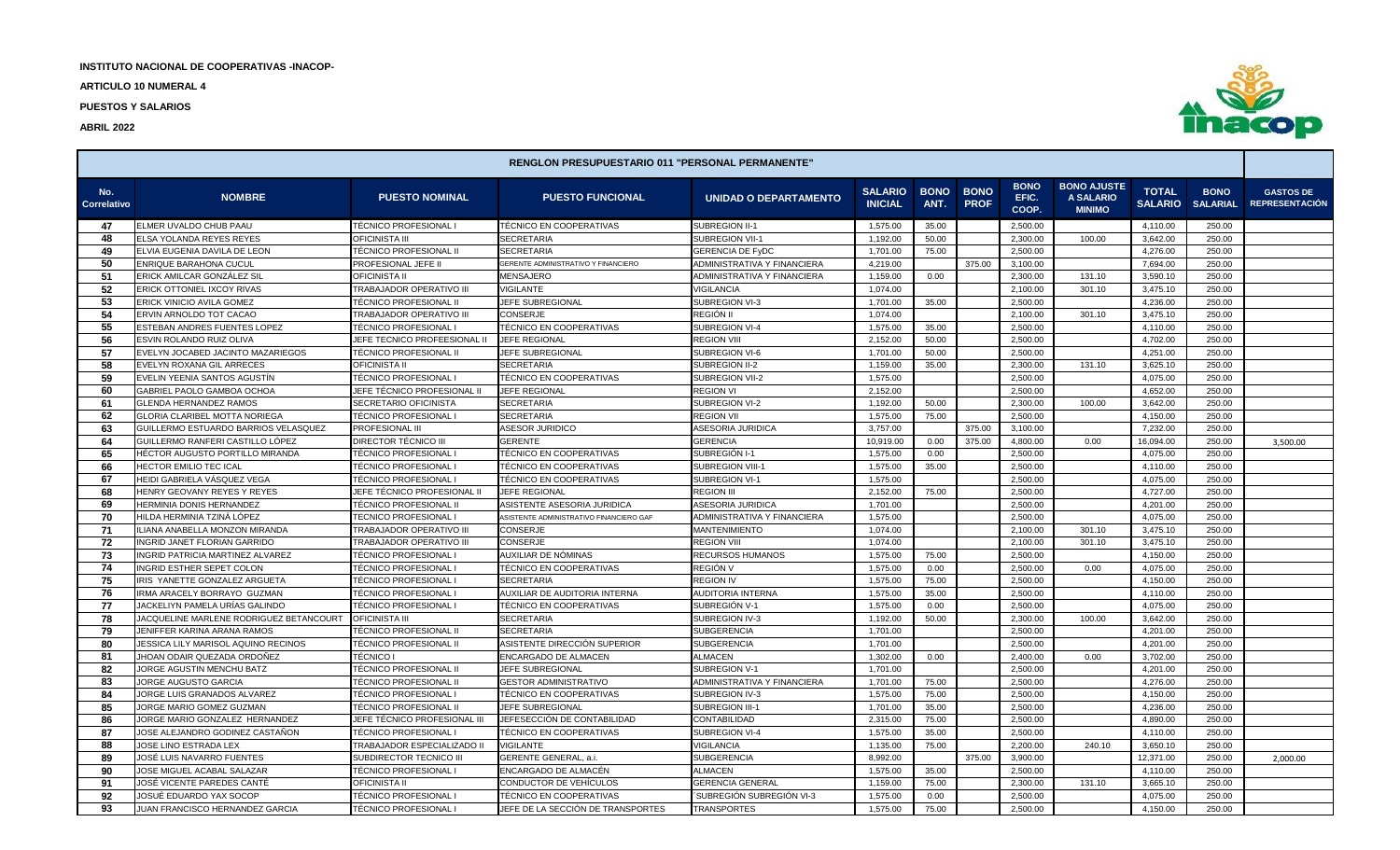**ARTICULO 10 NUMERAL 4**

**PUESTOS Y SALARIOS**



| <b>RENGLON PRESUPUESTARIO 011 "PERSONAL PERMANENTE"</b> |                                                          |                                           |                                                              |                                            |                                  |                     |                            |                               |                                                  |                                |                                |                                           |
|---------------------------------------------------------|----------------------------------------------------------|-------------------------------------------|--------------------------------------------------------------|--------------------------------------------|----------------------------------|---------------------|----------------------------|-------------------------------|--------------------------------------------------|--------------------------------|--------------------------------|-------------------------------------------|
| No.<br>Correlativo                                      | <b>NOMBRE</b>                                            | <b>PUESTO NOMINAL</b>                     | <b>PUESTO FUNCIONAL</b>                                      | <b>UNIDAD O DEPARTAMENTO</b>               | <b>SALARIO</b><br><b>INICIAL</b> | <b>BONO</b><br>ANT. | <b>BONO</b><br><b>PROF</b> | <b>BONO</b><br>EFIC.<br>COOP. | <b>BONO AJUSTE</b><br>A SALARIO<br><b>MINIMO</b> | <b>TOTAL</b><br><b>SALARIO</b> | <b>BONO</b><br><b>SALARIAL</b> | <b>GASTOS DE</b><br><b>REPRESENTACIÓN</b> |
| 94                                                      | JUANA RAYMUNDO CEDILLO                                   | <b>OFICINISTA II</b>                      | <b>SECRETARIA</b>                                            | OFICINA DE NEBAJ                           | 1,159.00                         |                     |                            | 2,300.00                      | 131.10                                           | 3,590.10                       | 250.00                         |                                           |
| 95                                                      | JUBER GUDINI COOSEMANS PINEDA                            | TÉCNICO PROFESIONAL                       | <b>AUXILIAR DE COMPRAS</b>                                   | COMPRAS                                    | 1,575.00                         |                     |                            | 2,500.00                      |                                                  | 4,075.00                       | 250.00                         |                                           |
| 96                                                      | JULIO ANDRES SAQUIC HERNANDEZ                            | SECRETARIO OFICINISTA                     | <b>CONSERJE</b>                                              | <b>REGION VI</b>                           | 1,192.00                         | 75.00               |                            | 2,300.00                      | 100.00                                           | 3,667.00                       | 250.00                         |                                           |
| 97                                                      | JULIO OBISPO AGUSTÍN MATEO                               | JEFE TÉCNICO PROFESIONAL II               | <b>JEFE REGIONAL</b>                                         | <b>REGION IV</b>                           | 2,152.00                         | 50.00               |                            | 2,500.00                      |                                                  | 4,702.00                       | 250.00                         |                                           |
| 98                                                      | KATY YESENIA GONZALEZ DE CASTILLO                        | <b>OFICINISTA III</b>                     | <b>SECRETARIA</b>                                            | SUBREGION VII-2                            | 1,192.00                         | 75.00               |                            | 2,300.00                      | 100.00                                           | 3,667.00                       | 250.00                         |                                           |
| 99                                                      | LEONEL WOTZBELI CHAVEZ VELASQUEZ                         | TÉCNICO PROFESIONAL II                    | AUXILIAR DE AUDITORIA INTERNA                                | AUDITORIA INTERNA                          | 1,701.00                         | 75.00               |                            | 2,500.00                      |                                                  | 4,276.00                       | 250.00                         |                                           |
| 100                                                     | LESLY JOHANA SANCHEZ MORALES                             | SECRETARIO OFICINISTA                     | SECRETARIA                                                   | RECURSOS HUMANOS                           | 1,192.00                         | 35.00               |                            | 2,300.00                      | 100.00                                           | 3,627.00                       | 250.00                         |                                           |
| 101                                                     | LIVIO FABRICIO ALONZO EUFRAGIO                           | TRABAJADOR OPERATIVO III                  | CONSERJE                                                     | <b>MANTENIMIENTO</b>                       | 1,074.00                         | 0.00                | 0.00                       | 2,100.00                      | 301.10                                           | 3,475.10                       | 250.00                         |                                           |
| 102                                                     | LIDIA AZUCENA PALENCIA LÓPEZ                             | TÉCNICO PROFESIONAL                       | TÉCNICO EN COOPERATIVAS                                      | SUBREGIÓN I-1                              | 1,575.00                         |                     |                            | 2,500.00                      |                                                  | 4,075.00                       | 250.00                         |                                           |
| 103                                                     | LIGIA FABIOLA AYERDI MALDONADO                           | TÉCNICO PROFESIONAL                       | TÉCNICO EN COOPERATIVAS                                      | <b>SUBREGION VI-5</b>                      | 1,575.00                         | 75.00               |                            | 2,500.00                      |                                                  | 4,150.00                       | 250.00                         |                                           |
| 104                                                     | LITZY JOHANNA CURRUCHIC SALAZAR                          | TÉCNICO PROFESIONAL                       | OPERADOR PRESUPUESTARIO                                      | CONTABILIDAD                               | 1,575.00                         |                     |                            | 2,500.00                      |                                                  | 4,075.00                       | 250.00                         |                                           |
| 105                                                     | LOYDA RAQUEL MEJIA MONTEPEQUE                            | <b>PROFESIONAL III</b>                    | REGISTRADORA DE COOPERATIVAS                                 | REGISTRO DE COOPERATIVAS                   | 3,757.00                         |                     | 375.00                     | 3,100.00                      |                                                  | 7.232.00                       | 250.00                         |                                           |
| 106                                                     | LUCY ALEJANDRA MOLINA LÓPEZ                              | <b>OFICINISTA II</b>                      | <b>SECRETARIA</b>                                            | ADMINISTRATIVA Y FINANCIERA                | 1,159.00                         | 0.00                | 0.00                       | 2,300.00                      | 131.10                                           | 3,590.10                       | 250.00                         |                                           |
| 107                                                     | LUBIA MARINA ALVAREZ ENRIQUEZ                            | TRABAJADOR OPERATIVO III                  | CONSERJE                                                     | <b>MANTENIMIENTO</b>                       | 1,074.00                         | 50.00               |                            | 2,100.00                      | 301.10                                           | 3,525.10                       | 250.00                         |                                           |
| 108                                                     | MARCO ANTONIO CARRILLO MANCILLA                          | FÉCNICO PROFESIONAL I                     | ASISTENTE ADMINISTRATIVO FINANCIERO GAF                      | ADMINISTRATIVA Y FINANCIERA                | 1,575.00                         | 50.00               |                            | 2,500.00                      |                                                  | 4,125.00                       | 250.00                         |                                           |
| 109                                                     | MARCO ANTONIO ESPINOZA PEREZ                             | <b>TRABAJADOR OPERATIVO III</b>           | <b>CONSERJE</b>                                              | <b>MANTENIMIENTO</b>                       | 1.074.00                         | 50.00               |                            | 2.100.00                      | 301.10                                           | 3,525.10                       | 250.00                         |                                           |
| 110                                                     | MARIA ANTONIETA RUANO FLORES                             | TÉCNICO PROFESIONAL II                    | <b>SECRETARIA</b>                                            | AUDITORIA INTERNA                          | 1,701.00                         | 75.00               |                            | 2,500.00                      |                                                  | 4,276.00                       | 250.00                         |                                           |
| 111                                                     | MARIA ELENA VALENZUELA ALVARADO DE OROZCO                | <b>TÉCNICO</b>                            | <b>AUXILIAR DE COMPRAS</b>                                   | COMPRAS Y SUMINISTROS                      | 1,302.00                         | 0.00                |                            | 2,400.00                      |                                                  | 3,702.00                       | 250.00                         |                                           |
| 112                                                     | MARIA DEL CARMEN FELIPE                                  | <b>FRABAJADOR ESPECIALIZADO I</b>         | RECEPCIONISTA Y REPRODUCCIÓN                                 | RECEPCIÓN                                  | 1,105.00                         | 50.00               |                            | 2,200.00                      | 270.10                                           | 3,625.10                       | 250.00                         |                                           |
| 113                                                     | MARIA INES OLIVA ORELLANA                                | SECRETARIO OFICINISTA                     | <b>SECRETARIA</b>                                            | SUBREGION V-2                              | 1,192.00                         | 75.00               |                            | 2,300.00                      | 100.00                                           | 3,667.00                       | 250.00                         |                                           |
| 114                                                     | MARIA ISABEL VASQUEZ TONOC                               | OFICINISTA III                            | <b>SECRETARIA</b>                                            | SUBREGIÓN VI-1                             | 1,192.00                         |                     |                            | 2,300.00                      | 100.00                                           | 3,592.00                       | 250.00                         |                                           |
| 115                                                     | MARIA VICTORIA VILLAGRAN YECUTE                          | <b>OFICINISTA II</b>                      | <b>SECRETARIA</b>                                            | <b>REGION I</b>                            | 1,159.00                         | 35.00               |                            | 2,300.00                      | 131.10                                           | 3,625.10                       | 250.00                         |                                           |
| 116                                                     | MARIELA YESSIEL ROJAS NATARENO                           | TÉCNICO PROFESIONAL I                     | TÉCNICO EN COOPERATIVAS                                      | SUBREGION VII-1                            | 1,575.00                         | 50.00               |                            | 2,500.00                      |                                                  | 4,125.00                       | 250.00                         |                                           |
| 117                                                     | MARIO ANIBAL ROMERO SUAREZ                               | JEFE TECNICO PROFESIONAL III              | ASISTENTE ADMINISTRATIVO GFyC                                | <b>GERENCIA DE FyDC</b>                    | 2,315.00                         | 50.00               |                            | 2,500.00                      |                                                  | 4,865.00                       | 250.00                         |                                           |
| 118                                                     | MARIO LEONEL HERNANDEZ SANTIAGO                          | TÉCNICO PROFESIONAL II                    | <b>JEFE SUBREGIONAL</b>                                      | SUBREGION IV-3                             | 1,701.00                         | 75.00               |                            | 2,500.00                      |                                                  | 4,276.00                       | 250.00                         |                                           |
| 119                                                     | <b>MARIO RENE PATIÑO HERRARTE</b>                        | PROFESIONAL I                             | ASISTENTE ADMINISTRATIVO FINANCIERO GAF                      | ADMINISTRATIVA Y FINANCIERA                | 3,295.00                         |                     | 375.00                     | 3,100.00                      |                                                  | 6,770.00                       | 250.00                         |                                           |
| 120                                                     | MARLEN OSMUNDA RAMIREZ FALLAS                            | TÉCNICO PROFESIONAL II                    | ENCARGADA DE NÓMINAS                                         | RECURSOS HUMANOS                           | 1,701.00                         | 75.00               |                            | 2,500.00                      |                                                  | 4,276.00                       | 250.00                         |                                           |
| 121                                                     | MARLON STEVEN FAJARDO OLIVA                              | ÉCNICO PROFESIONAL I                      | TÉCNICO EN COOPERATIVAS                                      | SUBREGION VI-2                             | 1,575.00                         | 50.00               |                            | 2,500.00                      |                                                  | 4,125.00                       | 250.00                         |                                           |
| 122                                                     | MARTA SILVIA TISTA LOPEZ                                 | <b>TÉCNICO PROFESIONAL I</b>              | TÉCNICO EN COOPERATIVAS                                      | <b>REGION VIII-1</b>                       | 1,575.00                         | 50.00               |                            | 2,500.00                      |                                                  | 4,125.00                       | 250.00                         |                                           |
| 123                                                     | MARVIN ESTUARDO ESCOBAR PIA                              | <b>TECNICO EN INFORMATICA I</b>           | AUXILIAR DE INFORMATICA                                      | <b>PLANIFICACION</b>                       | 1,698.00                         | 35.00               |                            | 2,500.00                      |                                                  | 4,233.00                       | 250.00                         |                                           |
| 124                                                     | MAYRA INES ROMERO GRANADOS                               | OFICINISTA II                             | ENCARGADA DEL ARCHIVO                                        | REGISTRO DE COOPERATIVAS                   | 1,159.00                         | 75.00               |                            | 2,300.00                      | 131.10                                           | 3,665.10                       | 250.00                         |                                           |
| 125                                                     | MELISA ALEJANDRA LÓPEZ SAC                               | TRABAJADOR OPERATIVO III                  | <b>SECRETARIA</b>                                            | SUBREGIÓN VI-1                             | 1,074.00                         | 0.00                |                            | 2,100.00                      | 301.10                                           | 3,475.10                       | 250.00                         |                                           |
| 126                                                     | MILSA ARELI RODRIGUEZ QUEVEDO                            | TÉCNICO PROFESIONAL I                     | TÉCNICO EN COOPERATIVAS                                      | SUBREGION VI-1                             | 1,575.00                         | 50.00               |                            | 2,500.00                      |                                                  | 4,125.00                       | 250.00                         |                                           |
| 127                                                     | MOISÉS ISAÍAS MONTERROSO RAMÍREZ                         | PROFESIONAL II                            | JEFE DE RECURSOS HUMANOS                                     | RECURSOS HUMANOS                           | 3,525.00                         |                     | 375.00                     | 3,100.00                      |                                                  | 7,000.00                       | 250.00                         |                                           |
| 128                                                     | MONICA PAMELA GUZMAN LEMUS                               | <b>OFICINISTA III</b>                     | <b>SECRETARIA</b>                                            | <b>REGION V</b>                            | 1,192.00                         | 75.00               |                            | 2,300.00                      | 100.00                                           | 3,667.00                       | 250.00                         |                                           |
| 129                                                     | NICOLAS MULUL MENDEZ                                     | TÉCNICO PROFESIONAL I                     | TÉCNICO EN COOPERATIVAS                                      | SUBREGION VI-4                             | 1,575.00                         | 75.00               |                            | 2,500.00                      |                                                  | 4,150.00                       | 250.00                         |                                           |
| 130                                                     | NIMCY ROSALINA GREOGRIA MENDEZ GUEVARA                   | TÉCNICO PROFESIONAL I                     | TÉCNICO EN COOPERATIVAS                                      | SUBREGION VII-1                            | 1,575.00                         | 35.00               |                            | 2,500.00                      |                                                  | 4,110.00                       | 250.00                         |                                           |
| 131                                                     | OLGA PATRICIA RAMIREZ MENDOZA                            | JEFE TÉCNICO PROFESIONAL II               | JEFE DE LA SECCIÓN DE TESORERIA                              | <b>TESORERIA</b>                           | 2,152.00                         | 75.00               |                            | 2,500.00                      |                                                  | 4,727.00                       | 250.00                         |                                           |
| 132                                                     | ORLANDO JOSÉ MORALES GUZMÁN                              | JEFE TÉCNICO I                            | ENCARGADO DE INVENTARIOS                                     | CONTABILIDAD                               | 1,555.00                         |                     |                            | 2,400.00                      |                                                  | 3,955.00                       | 250.00                         |                                           |
| 133                                                     | OSCAR ARMANDO LÓPEZ MONZÓN                               | TÉCNICO PROFESIONAL I                     | TÉCNICO EN COOPERATIVAS                                      | SUBREGIÓN VI-5                             | 1,575.00                         | 0.00                |                            | 2,500.00                      |                                                  | 4,075.00                       | 250.00                         |                                           |
| 134                                                     | OSCAR MIGUEL CAAL ASIG                                   | TÉCNICO PROFESIONAL                       | TÉCNICO EN COOPERATIVAS                                      | SUBREGIÓN II-1                             | 1,575.00                         | 0.00                |                            | 2,500.00                      |                                                  | 4,075.00                       | 250.00                         |                                           |
| 135                                                     | OTTO RENE GONZALEZ ESTRADA                               | <b>TÉCNICO PROFESIONAL</b>                | TÉCNICO EN COOPERATIVAS                                      | SUBREGION IV-1                             | 1,575.00                         | 35.00               |                            | 2,500.00                      |                                                  | 4,110.00                       | 250.00                         |                                           |
| 136<br>137                                              | PABLO STUARDO OVALLE CHACÓN<br>PAOLA GRICEL SIC GRANADOS | TÉCNICO PROFESIONAL II<br>JEFE TECNICO II | <b>JEFE SUBREGIONAL</b><br>AUXILIAR REGISTRO DE COOPERATIVAS | SUBREGION VI-5                             | 1,701.00<br>1,649.00             | 50.00<br>50.00      |                            | 2,500.00<br>2,400.00          |                                                  | 4,251.00<br>4,099.00           | 250.00<br>250.00               |                                           |
| 138                                                     | RAUL OSVALDO PEREZ DOMINGUEZ                             | TÉCNICO PROFESIONAL I                     | TÉCNICO EN COOPERATIVAS                                      | REGISTRO DE COOPERATIVAS<br>SUBREGION VI-1 | 1,575.00                         | 75.00               |                            | 2,500.00                      |                                                  | 4,150.00                       | 250.00                         |                                           |
| 139                                                     | ROBERTO PEREZ LOPEZ                                      |                                           | TÉCNICO EN COOPERATIVAS                                      |                                            |                                  | 75.00               |                            | 2.500.00                      |                                                  | 4.150.00                       | 250.00                         |                                           |
| 140                                                     | RODRIGO SALOMON PEREZ ALVARADO                           | TÉCNICO PROFESIONAL I<br>OFICINISTA III   | <b>VIGILANTE</b>                                             | SUBREGION III-1<br>VIGILANCIA              | 1,575.00<br>1,192.00             | 75.00               |                            | 2,300.00                      | 100.00                                           | 3,667.00                       | 250.00                         |                                           |
|                                                         |                                                          |                                           |                                                              |                                            |                                  |                     |                            |                               |                                                  |                                |                                |                                           |